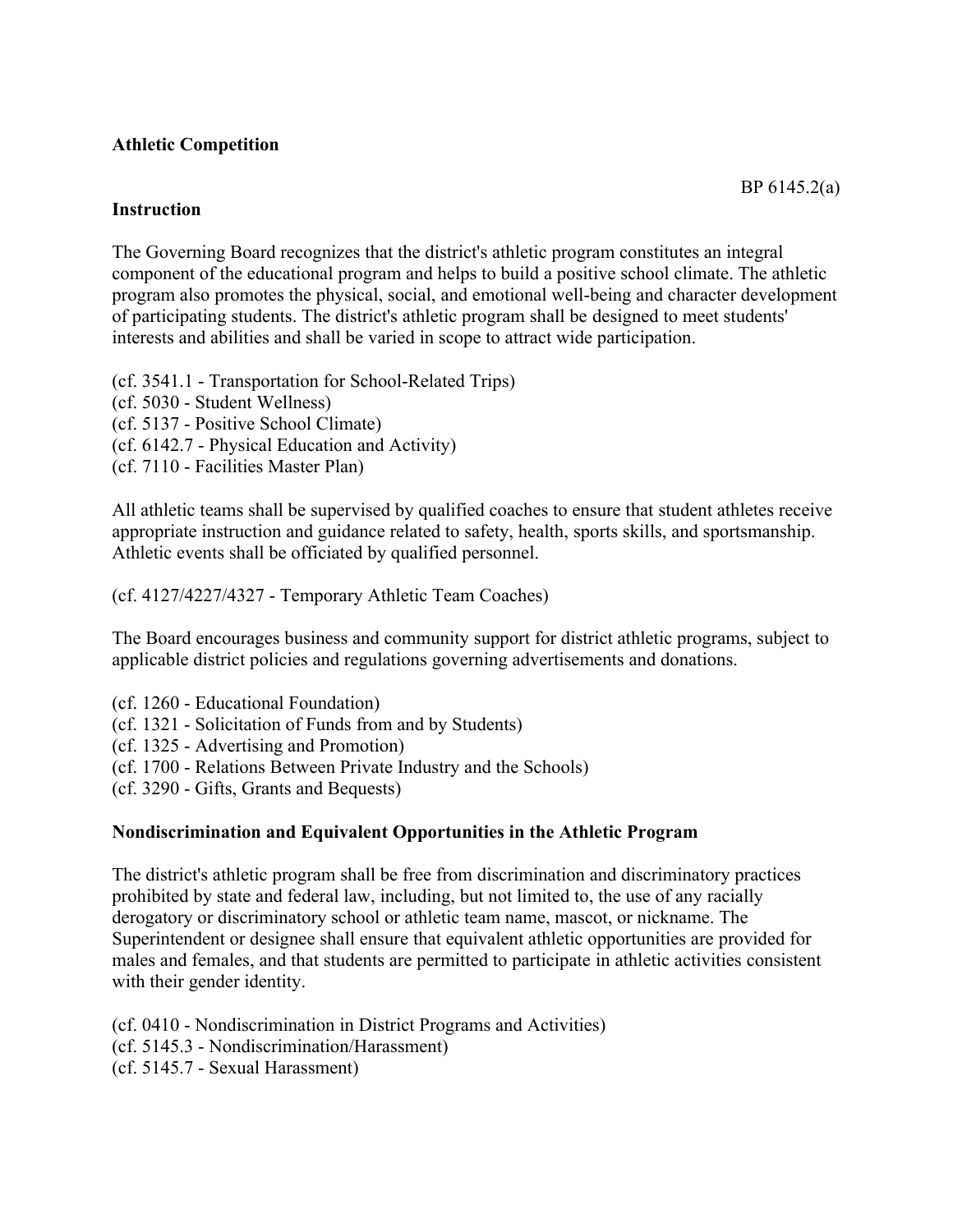Any complaint alleging discrimination in the district's athletic program shall be filed in accordance with the district's uniform complaint procedures.

# (cf. 1312.3 - Uniform Complaint Procedures)

## **California Interscholastic Federation**

Any district school that participates in the California Interscholastic Federation (CIF) shall conduct its athletic activities in accordance with CIF bylaws and rules and any applicable district policy and regulation. The Superintendent or designee shall have responsibility for the district's interscholastic athletic program, while the principal or designee at each participating school shall be responsible for site-level decisions, as appropriate.

The Board shall annually designate a representative to the local CIF league from each school that participates in CIF sports. The Superintendent or designee shall recommend a candidate for the position who demonstrates an understanding of the district's goals for student learning and interscholastic activities, knowledge of the athletic programs, awareness of the implications of league decisions for the school and the district, and interpersonal communication and leadership skills.

The designated representative(s) shall vote on issues that impact interscholastic athletics at the league and section levels, perform any other duties required by the CIF league, and report regularly to the Board on league, section, and statewide issues related to athletic programs.

(cf. 0500 - Accountability)

# **Student Eligibility**

Eligibility requirements for student participation in the district's interscholastic athletic program, including requirements pertaining to academic achievement, shall be the same as those set by the district for participation in extracurricular and cocurricular activities.

- (cf. 3530 Risk Management/Insurance)
- (cf. 5111.1 District Residency)
- (cf. 5121 Grades/Evaluation of Student Achievement)
- (cf. 6145 Extracurricular and Cocurricular Activities)
- (cf. 6146.1 High School Graduation Requirements)
- (cf. 6173 Education for Homeless Children)
- (cf. 6173.1 Education for Foster Youth)
- (cf. 6173.2 Education of Children of Military Families)

In addition, the Superintendent or designee shall ensure that students participating in interscholastic athletics governed by CIF satisfy CIF eligibility requirements.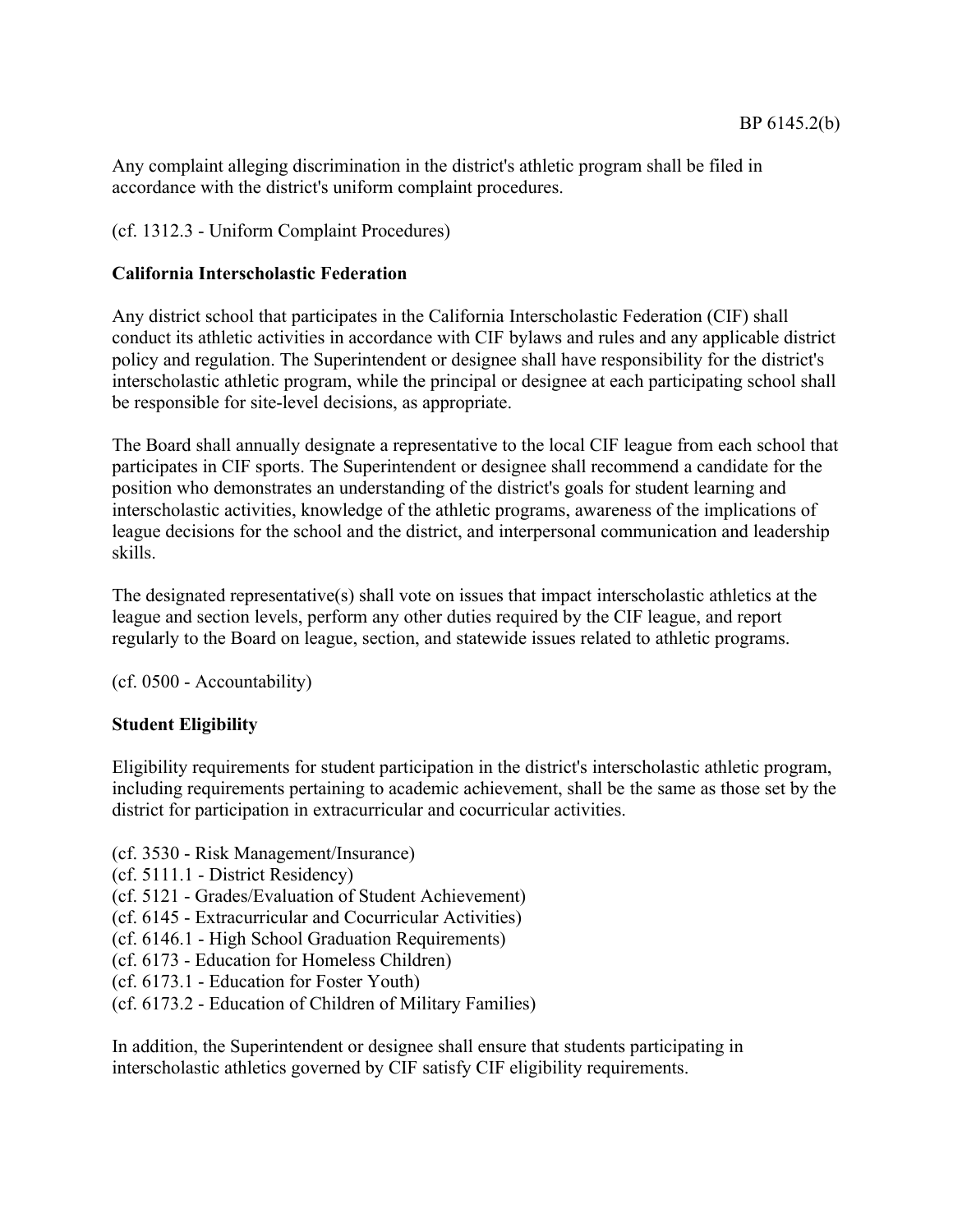Students shall not be charged a fee to participate in an athletic program, including, but not limited to, a fee to cover the cost of uniforms, locks, lockers, or athletic equipment.

(cf. 3260 - Fees and Charges) (cf. 5143 - Insurance)

# **Sportsmanship**

The Board values the quality and integrity of the athletic program and the character development of student athletes. Student athletes, coaches, parents/guardians, spectators, and others are expected to demonstrate good sportsmanship, ethical conduct, and fair play during all athletic competitions. They shall also abide by the core principles of trustworthiness, respect, responsibility, fairness, caring, and good citizenship and the Code of Ethics adopted by CIF.

Students and staff shall be subject to disciplinary action for improper conduct.

(cf. 3515.2 - Disruptions) (cf. 4118 - Dismissal/Suspension/Disciplinary Action) (cf. 4218 - Dismissal/Suspension/Disciplinary Action) (cf. 5131 - Conduct) (cf. 5131.1 - Bus Conduct) (cf. 5131.4 - Student Disturbances) (cf. 5144 - Discipline) (cf. 5144.1 - Suspension and Expulsion/Due Process) (cf. 5144.2 - Suspension and Expulsion/Due Process (Individuals with Disabilities))

## **Health and Safety**

The Board desires to give student health and safety the highest consideration in planning and conducting athletic activities.

Students shall have a medical clearance before participating in interscholastic athletic programs. Care shall be taken to ensure that all athletic trainings and competitions are conducted in a manner that will not overtax the physical capabilities of the participants. When appropriate, protective equipment shall be used to prevent or minimize injuries.

(cf. 5131.61 - Drug Testing) (cf. 5131.63 - Steroids) (cf. 5141.3 - Health Examinations) (cf. 5141.6 - School Health Services) (cf. 5141.7 - Sun Safety)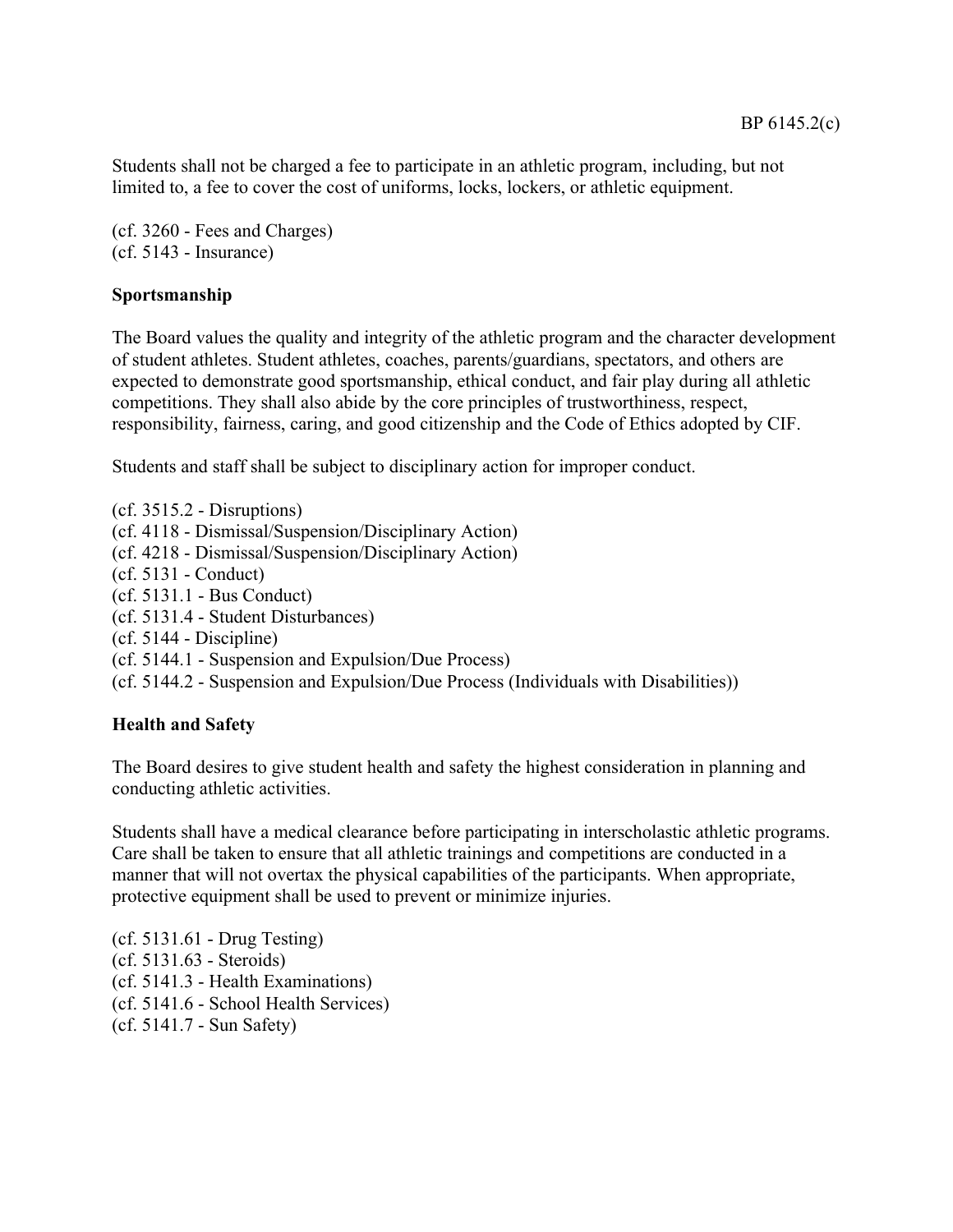Coaches and appropriate district employees shall take every possible precaution to ensure that athletic equipment is kept in safe and serviceable condition. The Superintendent or designee shall ensure that all athletic equipment is cleaned and inspected for safety before the beginning of each school year.

(cf. 5142 - Safety)

The Superintendent or designee shall develop a written emergency action plan that describes the location of automated external defibrillator(s) and procedures to be followed in the event of sudden cardiac arrest or other medical emergency related to the athletic program's activities or events. The plan shall be posted in accordance with guidelines of the National Federation of State High School Associations. (Education Code 35179.4)

In the event of a serious injury or a perceived imminent risk to a student's health, during or immediately after an athletic activity, the coach or any other district employee who is present shall remove the student athlete from the activity, observe universal precautions in handling blood or other bodily fluid, and/or seek medical treatment for the student as appropriate.

(cf. 4119.42/4219.42/4319.42 - Exposure Control Plan for Bloodborne Pathogens) (cf. 4119.43/4219.43/4319.43 - Universal Precautions) (cf. 5141 - Health Care and Emergencies) (cf. 5141.21 - Administering Medication and Monitoring Health Conditions) (cf. 5141.22 - Infectious Diseases)

Whenever a serious injury or illness is suffered by a student athlete, the Superintendent or designee shall notify the student's parent/guardian of the date, time, and extent of any injury or illness suffered by the student and any actions taken to treat the student.

Legal Reference: EDUCATION CODE 200-262.4 Prohibition of discrimination 17578 Cleaning and sterilizing of football equipment 17580-17581 Football equipment 32220-32224 Insurance for athletic teams, especially: 32221.5 Required insurance for athletic activities 33353-33353.5 California Interscholastic Federation; implementation of policies, insurance program 33354 California Department of Education authority over interscholastic athletics 33479-33479.9 The Eric Parades Sudden Cardiac Arrest Prevention Act 35160.5 District policies; rules and regulations 35179 Interscholastic athletics 35179.1 California High School Coaching Education and Training Program 35179.4 Emergency action plan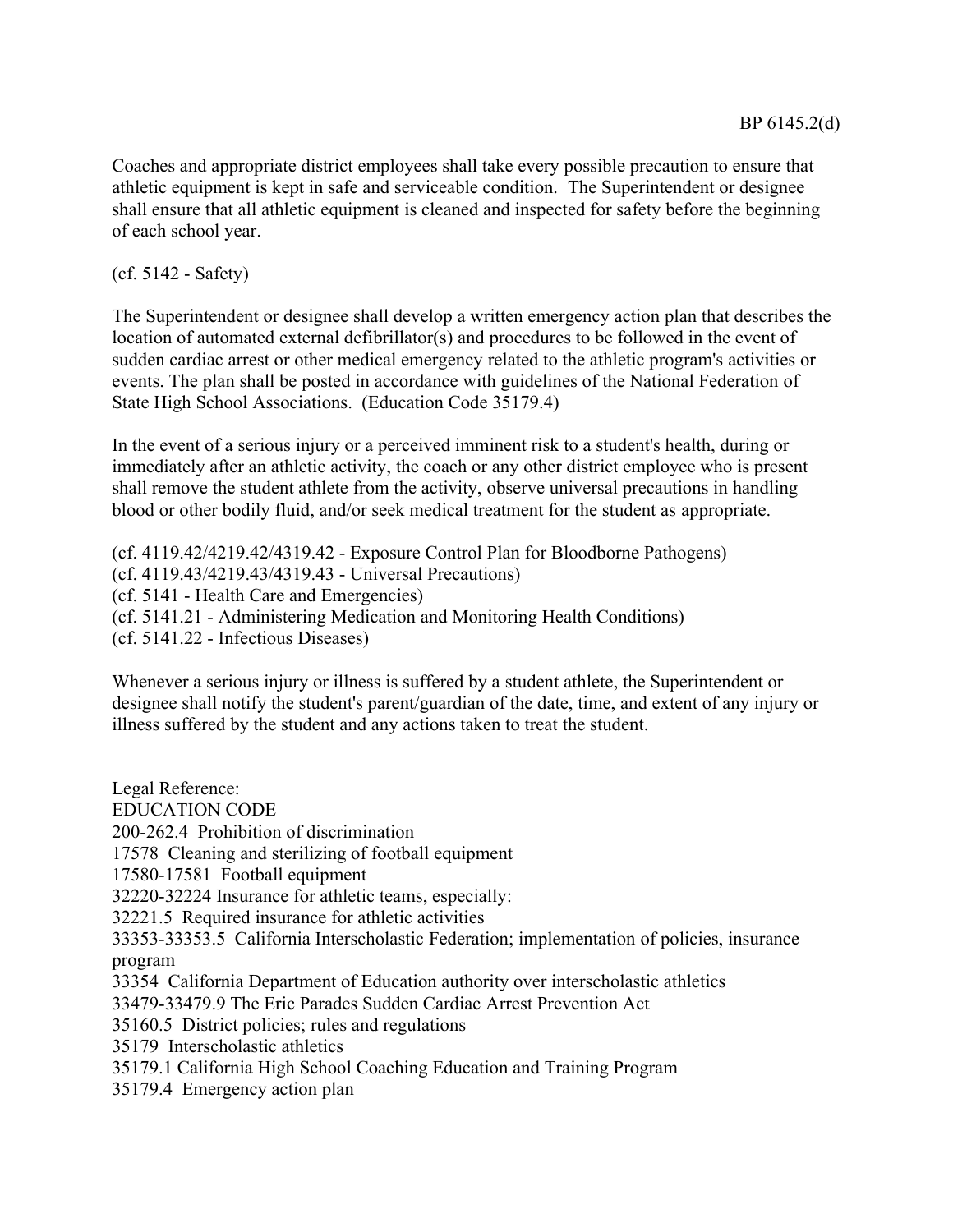35179.5 Interscholastic athletics; limitation on full-contact practices

35179.6 Automated external defibrillator, athletic activities

48850 Interscholastic athletics; students in foster care and homeless students

48900 Grounds for suspension and expulsion

48930-48938 Student organizations

49010-49013 Student fees

49020-49023 Athletic programs; legislative intent, equal opportunity

49030-49034 Performance-enhancing substances

49458 Health examinations, interscholastic athletic program

49475 Health and safety, concussions and head injuries

49700-49701 Education of children of military families

51242 Exemption from physical education for high school students in interscholastic athletic program

HEALTH AND SAFETY CODE

1797.196 Automated external defibrillator

PENAL CODE

245.6 Hazing

CODE OF REGULATIONS, TITLE 5

4900-4965 Nondiscrimination in elementary and secondary education programs, especially:

4920-4922 Nondiscrimination in intramural, interscholastic, and club activities

5531 Supervision of extracurricular activities of students

5590-5596 Employment of noncertificated coaches

UNITED STATES CODE, TITLE 20

1681-1688 Discrimination based on sex or blindness, Title IX

CODE OF FEDERAL REGULATIONS, TITLE 34

106.31 Nondiscrimination on the basis of sex in education programs or activities

106.33 Comparable facilities

106.41 Nondiscrimination in athletic programs

COURT DECISIONS

Mansourian v. Regents of University of California, (2010) 602 F. 3d 957

McCormick v. School District of Mamaroneck, (2004) 370 F.3d 275

Kahn v. East Side Union High School District, (2003) 31 Cal. 4th 990

Hartzell v. Connell, (1984) 35 Cal. 3d 899

Management Resources: CSBA PUBLICATIONS Updated Legal Guidance: Protecting Transgender and Gender Nonconforming Students Against Discrimination, March 2017 CALIFORNIA DEPARTMENT OF EDUCATION PUBLICATIONS Pupil Fees, Deposits, and Other Charges, Fiscal Management Advisory 12-02, April 24, 2013 CALIFORNIA INTERSCHOLASTIC FEDERATION PUBLICATIONS Athletic Department Emergency Action Plan: Response Teams California Interscholastic Federation Constitution and Bylaws A Guide to Equity in Athletics